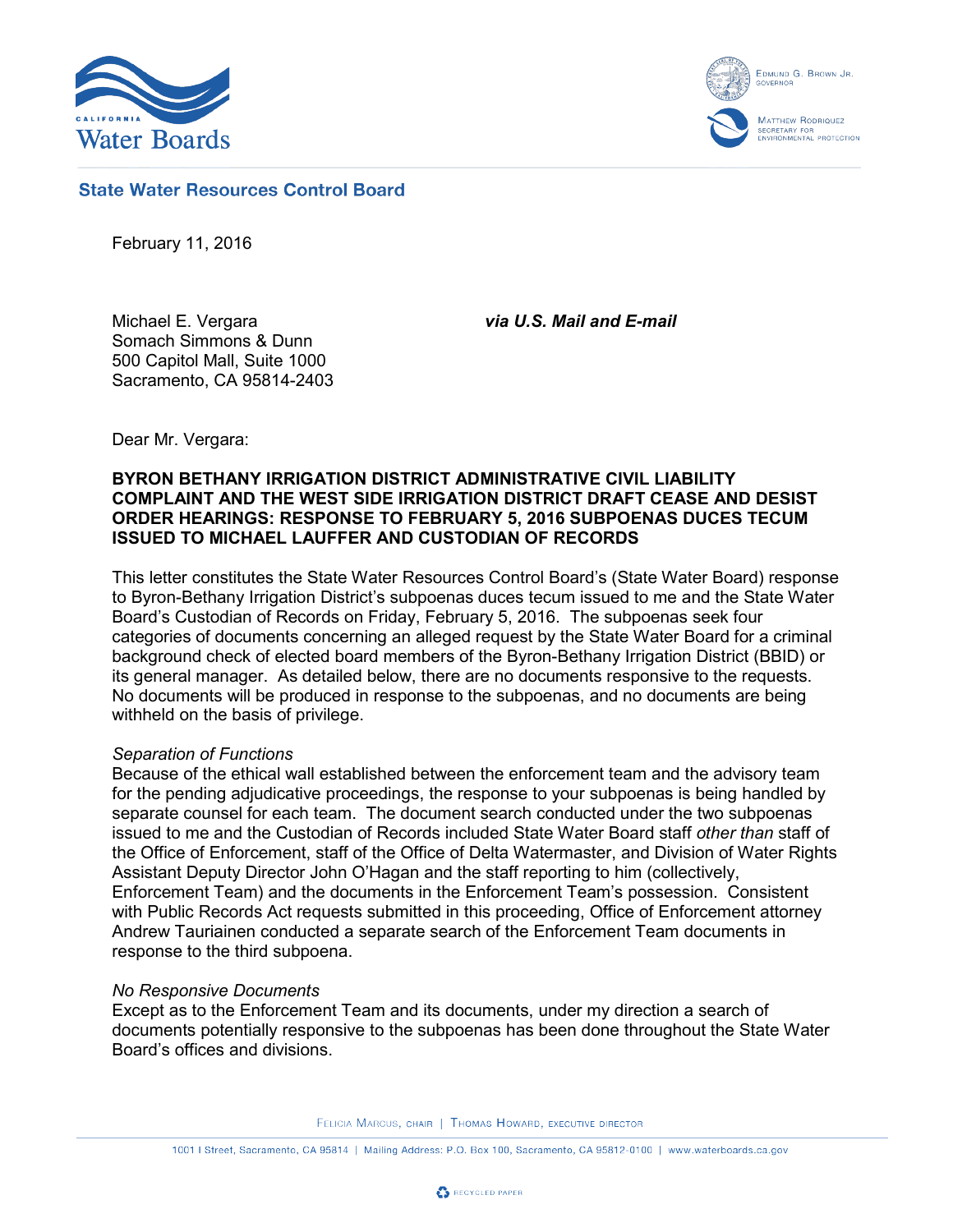- No documents have been located that concern, refer and/or relate to the State Water Board's authority to conduct criminal background checks on Byron-Bethany Irrigation District's (BBID) elected Board members and/or General Manager (Category 1).
- No documents have been located that reflect requests made by the State Water Board and/or any of its agents, to any individual and/or entity to conduct a criminal background check on one or more of BBID's elected Board members and/or General Manager (Category 2).
- No documents have been located that concern, refer and/or relate to a criminal background check performed on one or more of BBID's elected Board members and/or General Manager (Category 3).
- No documents have been located that concern, refer and/or relate to documents and/or information produced to the State Water Board and/or any of its agents, in response to a criminal background check performed on one or more of BBID's elected Board members and/or General Manager (Category 4).

While your subpoenas request the production of documents, Category 1 concerns the authority of the State Water Board to request a criminal background check. Such authority calls for legal conclusions that may be drawn from a legal analysis of the California Code and relevant authorities. We have not been able to locate any document in the State Water Board's possession that opines on the authority of the State Water Board to request a criminal background check, but if such a document existed, it would likely be subject to attorney-client privilege or attorney work product protections. The fact that my office has not opined on the authority of the State Water Board to request a criminal background check does not mean the California Code would preclude the State Water Board, in an appropriate circumstance, from requesting such a check. The authority is simply not something the State Water Board has considered or exercised.<sup>[1](#page-1-0)</sup>

Quite simply, the State Water Board has no documents in any way relating to a criminal background check on BBID board members or its general managers, and has no reason to believe anyone acting at the behest of the State Water Board requested such a criminal background check.

Sincerely,

am Jalf

Michael A.M. Lauffer Chief Counsel

cc: Service List (via e-mail only)

<span id="page-1-0"></span> $<sup>1</sup>$  Even though employers may be authorized to conduct criminal background checks of employees, the State Water</sup> Board does not request criminal background checks on its employees. In addition, while the State Water Board issues a variety of licenses, including occupational licenses in its waste water and drinking water operator certification programs, the board does not request criminal background checks as part of its licensing programs.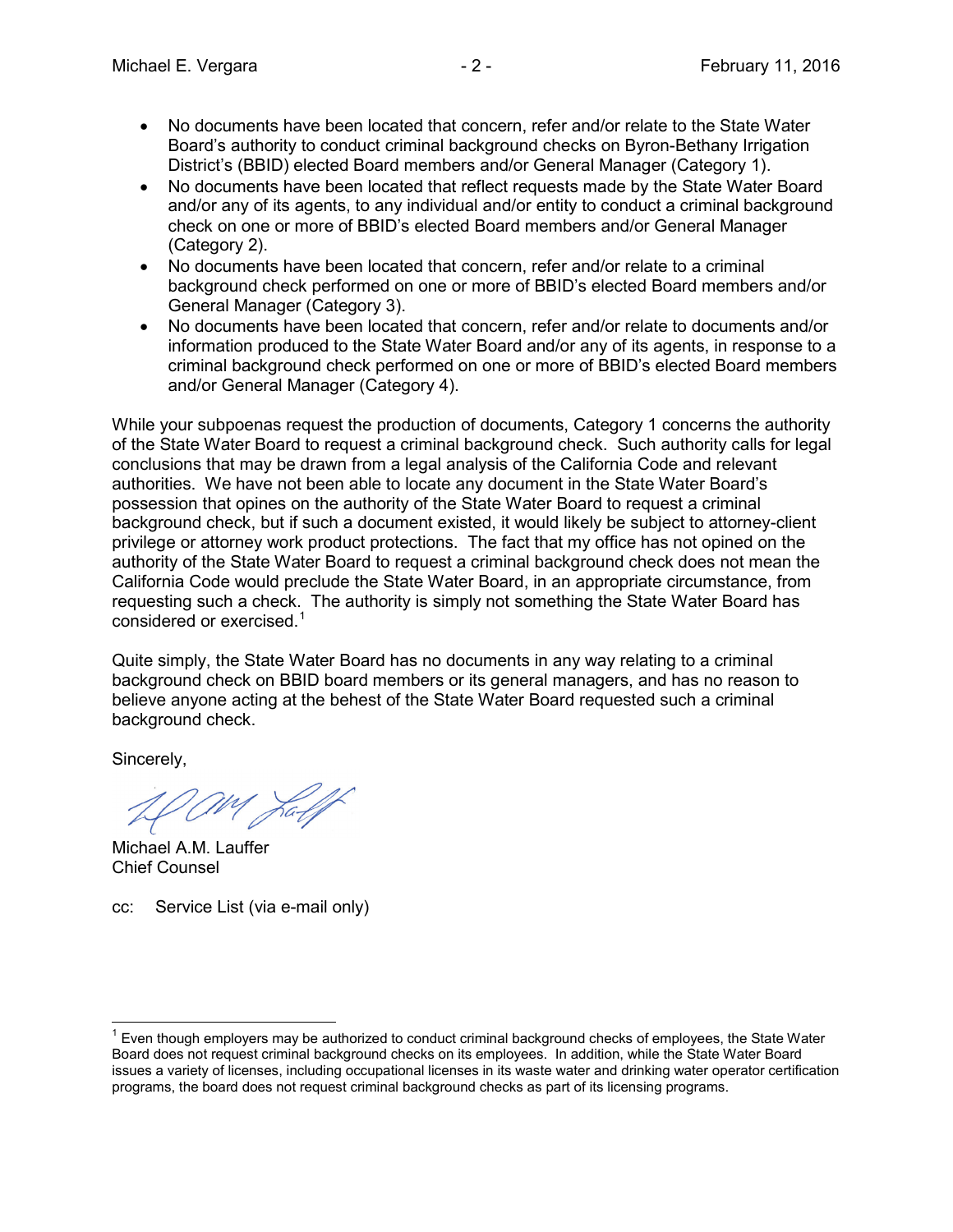# **SERVICE LIST OF PARTICIPANTS THE WEST SIDE IRRIGATION DISTRICT CEASE AND DESIST ORDER HEARING**

**(October 8, 2015, Revised 12/18/15)**

| Parties<br>THE FOLLOWING MUST BE SERVED WITH WRITTEN TESTIMONY, EXHIBITS AND OTHER<br>DOCUMENTS. (All have AGREED TO ACCEPT electronic service, pursuant to the rules specified in the                                              |                                                                                                                                                                                                                                                                                                   |  |
|-------------------------------------------------------------------------------------------------------------------------------------------------------------------------------------------------------------------------------------|---------------------------------------------------------------------------------------------------------------------------------------------------------------------------------------------------------------------------------------------------------------------------------------------------|--|
| <b>DIVISION OF WATER RIGHTS</b><br><b>Prosecution Team</b><br>Andrew Tauriainen, Attorney III<br><b>SWRCB Office of Enforcement</b><br>1001   Street,<br>16th Floor<br>Sacramento, CA 95814<br>Andrew.Tauriainen@waterboards.ca.gov | hearing notice.)<br>THE WEST SIDE IRRIGATION DISTRICT<br>Jeanne M. Zolezzi<br>Karna Harrigfeld<br>Janelle Krattiger<br>Herum\Crabtree\Suntag<br>5757 Pacific Ave., Suite 222<br>Stockton, CA 95207<br>jzolezzi@herumcrabtree.com<br>kharrigfeld@herumcrabtree.com<br>jkrattiger@herumcrabtree.com |  |
| <b>STATE WATER CONTRACTORS</b><br><b>Stephanie Morris</b><br>1121 L Street, Suite 1050<br>Sacramento, CA 95814<br>smorris@swc.org                                                                                                   | <b>WESTLANDS WATER DISTRICT</b><br>Daniel O'Hanlon<br>Rebecca Akroyd<br>Kronick Moskovitz Tiedemann & Girard<br>400 Capitol Mall, 27th Floor<br>Sacramento, CA 95814<br>dohanlon@kmtg.com<br>rakroyd@kmtg.com<br>Philip Williams of Westlands Water District<br>pwilliams@westlandswater.org      |  |
| <b>SOUTH DELTA WATER AGENCY</b><br>John Herrick, Esq.<br>Dean Ruiz<br>4255 Pacific Ave., Suite 2<br>Stockton, CA 95207<br>jherrlaw@aol.com<br>dean@hprlaw.net                                                                       | <b>CENTRAL DELTA WATER AGENCY</b><br>Jennifer Spaletta<br>Spaletta Law PC<br>PO Box 2660<br>Lodi, CA 95241<br>jennifer@spalettalaw.com<br>Dante Nomellini and Dante Nomellini, Jr.<br>Nomellini, Grilli & McDaniel<br>ngmplcs@pacbell.net<br>dantejr@pacbell.net                                  |  |
| CITY AND COUNTY OF SAN FRANCISCO<br>Jonathan Knapp<br>Office of the City Attorney<br>1390 Market Street, Suite 418<br>San Francisco, CA 94102<br>jonathan.knapp@sfgov.org                                                           | <b>SAN JOAQUIN TRIBUTARIES AUTHORITY</b><br>Valerie Kincaid<br>O'Laughlin & Paris LLP<br>2617 K Street, Suite 100<br>Sacramento, CA 95814<br>vkincaid@olaughlinparis.com<br>towater@olaughlinparis.com<br>(revised 12/18/15)                                                                      |  |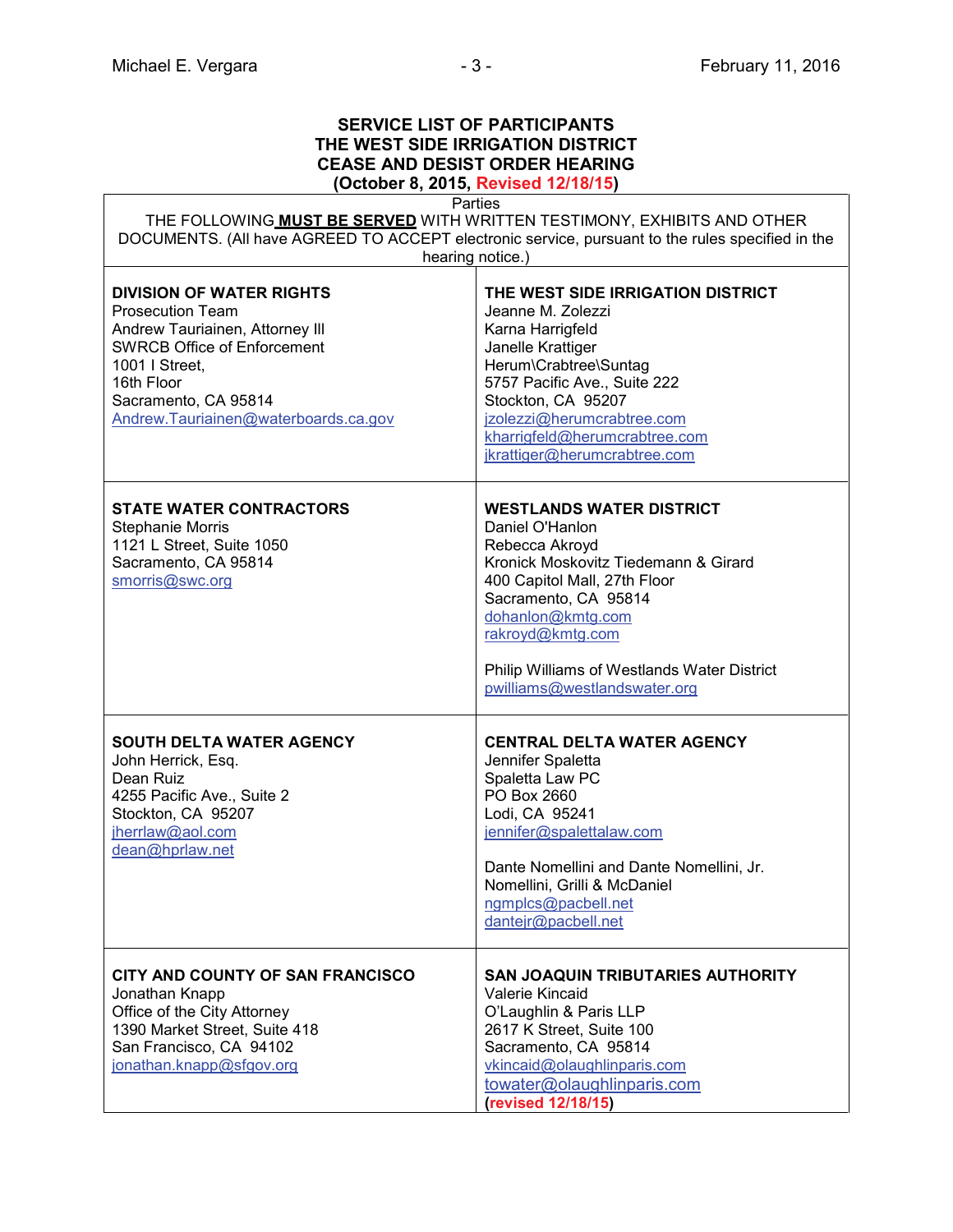| <b>CALIFORNIA DEPARTMENT OF WATER</b><br><b>RESOURCES</b> | <b>BYRON BETHANY IRRIGATION DISTRICT</b><br>Daniel Kelly |
|-----------------------------------------------------------|----------------------------------------------------------|
| Robin McGinnis, Attorney                                  | Somach Simmons & Dunn                                    |
| PO Box 942836                                             | 500 Capitol Mall, Suite 1000,                            |
| Sacramento, CA 94236-0001                                 | Sacramento, CA 95814                                     |
| robin.mcginnis@water.ca.gov                               | dkelly@somachlaw.com                                     |
|                                                           |                                                          |

## **SERVICE LIST OF PARTICIPANTS BYRON-BETHANY IRRIGATION DISTRICT ADMINISTRATIVE CIVIL LIABILITY HEARING**

**(09/02/15; Revised: 09/10/15; Revised 10/06/15; Revised 10/22/15, 12/18/15)**

**PARTIES**

THE FOLLOWING **MUST BE SERVED** WITH WRITTEN TESTIMONY, EXHIBITS AND OTHER DOCUMENTS. (All have AGREED TO ACCEPT electronic service, pursuant to the rules specified in the hearing notice.)

| <b>Division of Water Rights</b><br><b>Prosecution Team</b><br>Andrew Tauriainen, Attorney III<br><b>SWRCB Office of Enforcement</b><br>1001   Street.<br>16th Floor<br>Sacramento, CA 95814<br>andrew.tauriainen@waterboards.ca.gov                     | <b>Byron Bethany Irrigation District</b><br>Daniel Kelly<br>Somach Simmons & Dunn<br>500 Capitol Mall, Suite 1000,<br>Sacramento, CA 95814<br>dkelly@somachlaw.com                                                                                                                                                                          |
|---------------------------------------------------------------------------------------------------------------------------------------------------------------------------------------------------------------------------------------------------------|---------------------------------------------------------------------------------------------------------------------------------------------------------------------------------------------------------------------------------------------------------------------------------------------------------------------------------------------|
| <b>Patterson Irrigation District</b><br><b>Banta-Carbona Irrigation District</b><br>The West Side Irrigation District<br>Jeanne M. Zolezzi<br>Herum\Crabtree\Suntag<br>5757 Pacific Ave., Suite 222<br>Stockton, CA 95207<br>jzolezzi@herumcrabtree.com | <b>City and County of San Francisco</b><br>Jonathan Knapp<br>Office of the City Attorney<br>1390 Market Street, Suite 418<br>San Francisco, CA 94102<br>jonathan.knapp@sfgov.org<br>Robert E. Donlan<br>Ellison, Schneider & Harris L.L.P.<br>2600 Capitol Avenue, Suite 400<br>Sacramento, CA 95816<br>(916) 447-2166<br>red@eslawfirm.com |
| <b>Central Delta Water Agency</b><br>Jennifer Spaletta<br>Spaletta Law PC<br>PO Box 2660<br>Lodi, CA 95241<br>jennifer@spalettalaw.com                                                                                                                  | <b>California Department of Water Resources</b><br>Robin McGinnis, Attorney<br>PO Box 942836<br>Sacramento, CA 94236-0001<br>robin.mcginnis@water.ca.gov                                                                                                                                                                                    |